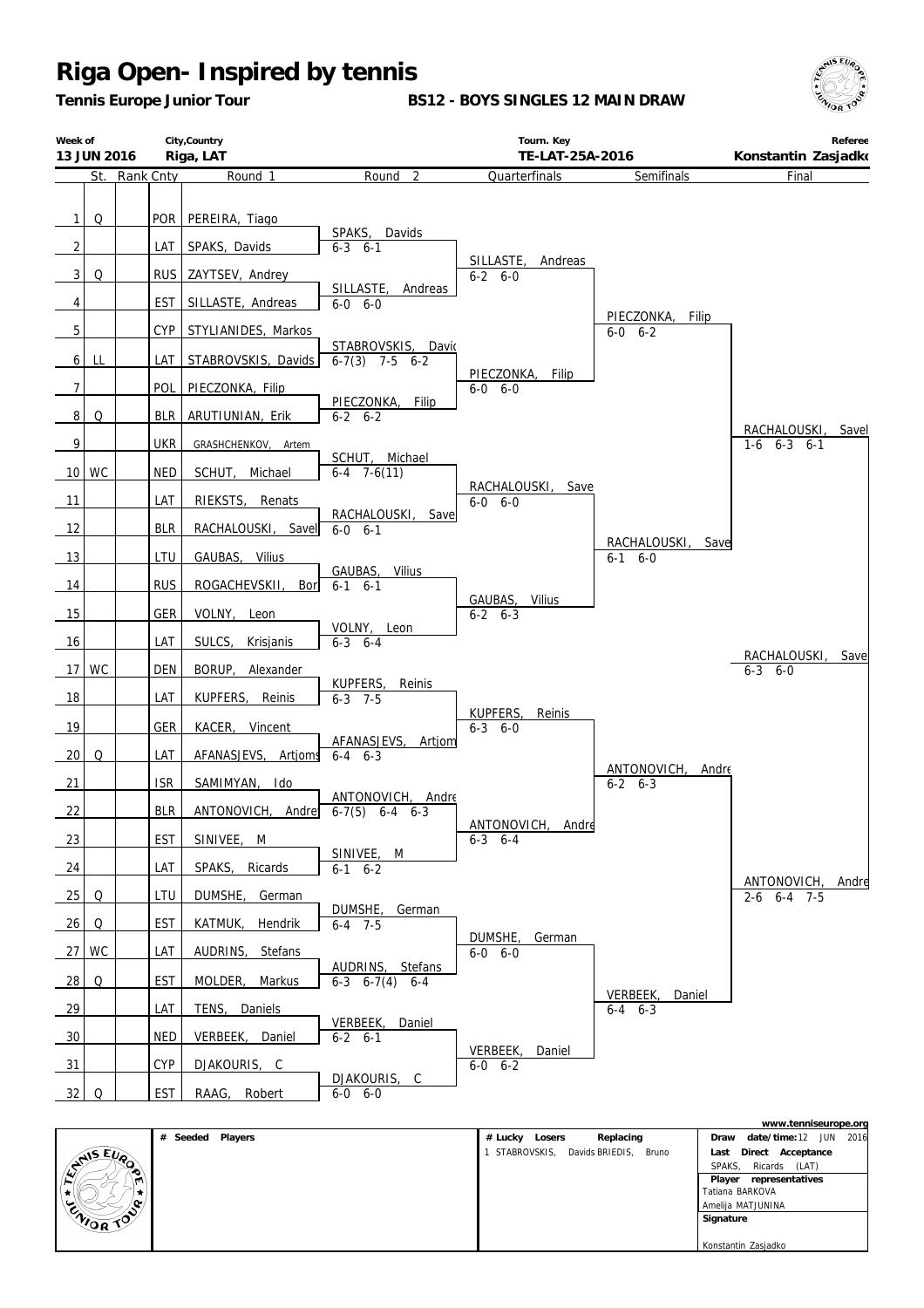*Tennis Europe Junior Tour*

**GS12 - GIRLS SINGLES 12 MAIN DRAW**



|                                | City, Country<br>Week of<br>Riga, LAT<br>13 JUN 2016 |                  |                                       | Tourn. Key<br>TE-LAT-25A-2016           |                                     | Referee<br>Konstantin Zasjadko     |                               |
|--------------------------------|------------------------------------------------------|------------------|---------------------------------------|-----------------------------------------|-------------------------------------|------------------------------------|-------------------------------|
|                                |                                                      | St. Rank Cnty    | Round 1                               | Round <sub>2</sub>                      | Quarterfinals                       | Semifinals                         | Final                         |
| $\mathbf{1}$<br>$\overline{2}$ | Q                                                    | EST<br>LAT       | SUVISTE, Karola<br>SAUSVERDE, Emilija | SUVISTE, Karola<br>$6-7(3)$ $6-3$ $6-1$ |                                     |                                    |                               |
|                                |                                                      |                  |                                       |                                         | PUSHKINA, Tatiana                   |                                    |                               |
| $\mathbf{3}$                   | Q                                                    | <b>RUS</b>       | PUSHKINA, Tatiana                     | PUSHKINA, Tatiana                       | $6 - 0 6 - 0$                       |                                    |                               |
| 4                              |                                                      | LAT              | MANOVSKA, Sindija                     | $6 - 0 6 - 0$                           |                                     | PUSHKINA, Tatiana                  |                               |
| 5                              |                                                      | <b>POL</b>       | WITKOWSKA, Zuzia                      | SUPULNIECE, Amelija                     |                                     | $6 - 26 - 0$                       |                               |
| 6                              |                                                      | LAT              | SUPULNIECE, Amelija                   | $6 - 2 6 - 2$                           | SUPULNIECE, Amelija                 |                                    |                               |
| 7                              |                                                      | LTU              | BAKYTE, Smilte                        | BAKYTE, Smilte                          | $6 - 26 - 4$                        |                                    |                               |
| 8                              | <b>WC</b>                                            | <b>EST</b>       | MARTIN, Brit                          | $6-1$ $6-1$                             |                                     |                                    | KROKHINA, Elizaveta           |
| 9                              |                                                      | <b>EST</b>       | BELJAJEVA, Veera                      |                                         |                                     |                                    | $6 - 3$ $6 - 0$               |
|                                | 10 WC                                                | LAT              | KIVITE, Evelina                       | KIVITE, Evelina<br>$6 - 0 6 - 3$        |                                     |                                    |                               |
| 11                             | Q                                                    | LAT              | BAIKOVA, Nikole                       |                                         | CHERNOMORSKA, S<br>$6-1$ $6-0$      |                                    |                               |
| 12                             |                                                      | <b>UKR</b>       | CHERNOMORSKA, S                       | CHERNOMORSKA, S<br>$6-2$ 6-1            |                                     |                                    |                               |
| 13                             |                                                      | <b>BLR</b>       | FALEI, Aliona                         |                                         |                                     | KROKHINA, Elizaveta<br>$6 - 3$ 7-5 |                               |
| 14                             |                                                      | LAT              | SKABE, Karolina                       | FALEI, Aliona<br>$6-1$ $6-1$            |                                     |                                    |                               |
|                                |                                                      | RUS <sup>I</sup> |                                       |                                         | KROKHINA, Elizaveta                 |                                    |                               |
| 15                             |                                                      |                  | KROKHINA, Elizaveta                   | KROKHINA, Elizaveta                     | $6-4$ 2-6 $6-3$                     |                                    |                               |
| 16                             | Q                                                    | POL              | LIPIEC, Xenia                         | $6 - 3 6 - 1$                           |                                     |                                    | KROKHINA, Elizaveta           |
| 17                             |                                                      | LAT              | VORSLAVA, Darta                       | NIERMANN, Nele                          |                                     |                                    | $6 - 4$ $6 - 3$               |
| 18                             |                                                      | <b>GER</b>       | NIERMANN, Nele                        | $6-4$ $6-4$                             | MAKLAKOVA, Ekaterina                |                                    |                               |
| 19                             |                                                      | <b>NED</b>       | OOSTVOGELS, Lotte                     | MAKLAKOVA, Ekaterina                    | $6-1$ $6-1$                         |                                    |                               |
| 20                             |                                                      | <b>RUS</b>       | MAKLAKOVA, Ekaterina 6-1 6-4          |                                         |                                     | GRUDINO, Ilaryia                   |                               |
| 21                             | Q                                                    | EST              | NAMNIEKS, Emma                        |                                         |                                     | $6 - 3$ $6 - 2$                    |                               |
| 22                             |                                                      | BLR              | GRUDINO, Ilaryia                      | GRUDINO, Ilaryia<br>$6 - 0 6 - 0$       |                                     |                                    |                               |
| 23                             |                                                      | LAT              | MELBARDE, Mia                         |                                         | GRUDINO, Ilaryia<br>$6 - 3$ $6 - 1$ |                                    |                               |
| 24                             |                                                      | <b>EST</b>       | RIGA, Aurelia                         | RIGA, Aurelia<br>$6 - 3 \cdot 6 - 1$    |                                     |                                    |                               |
|                                | 25 WC                                                | <b>UKR</b>       | GREKUL, Elena                         |                                         |                                     |                                    | GAILIS, Rachel<br>$6-4$ $6-3$ |
| 26                             | Q                                                    | <b>RUS</b>       | RACHKOVSKAYA, A                       | RACHKOVSKAYA, A<br>$6-1$ $6-3$          |                                     |                                    |                               |
| 27                             |                                                      | LTU              | PAUKSTYTE, Patricija                  |                                         | PAUKSTYTE, Patricija<br>$6-16-0$    |                                    |                               |
| $\frac{28}{ }$                 |                                                      | LAT              | BLINOVA, Angelina                     | PAUKSTYTE, Patricija<br>$6-4$ $6-3$     |                                     |                                    |                               |
| 29                             | $\Omega$                                             | USA              | GAILIS, Rachel                        |                                         |                                     | GAILIS, Rachel<br>$6 - 3$ 7-5      |                               |
|                                | 30 WC                                                | LAT              | KARGINA, Valerija Maij 6-0 7-6(5)     | GAILIS, Rachel                          |                                     |                                    |                               |
| 31                             | Q                                                    | <b>EST</b>       | VARUL, Liisa                          |                                         | GAILIS, Rachel<br>$6 - 4 6 - 4$     |                                    |                               |
| 32                             |                                                      | <b>POL</b>       | FRANKOWSKA, Z                         | VARUL, Liisa<br>$7-56-3$                |                                     |                                    |                               |

|           |                  |                |           | www.tenniseurope.org             |
|-----------|------------------|----------------|-----------|----------------------------------|
|           | # Seeded Players | # Lucky Losers | Replacing | Draw date/time: 12 JUN 2016 18:1 |
|           |                  |                |           | Last Direct Acceptance           |
| ENIS EUR  |                  |                |           | MELBARDE, Mia (LAT)              |
| m         |                  |                |           | Player representatives           |
|           |                  |                |           | Tatiana BARKOVA                  |
| $\sim$    |                  |                |           | Amelija MATJUNINA                |
| ENIOR TOP |                  |                |           | Signature                        |
|           |                  |                |           |                                  |
|           |                  |                |           | Konstantin Zasjadko              |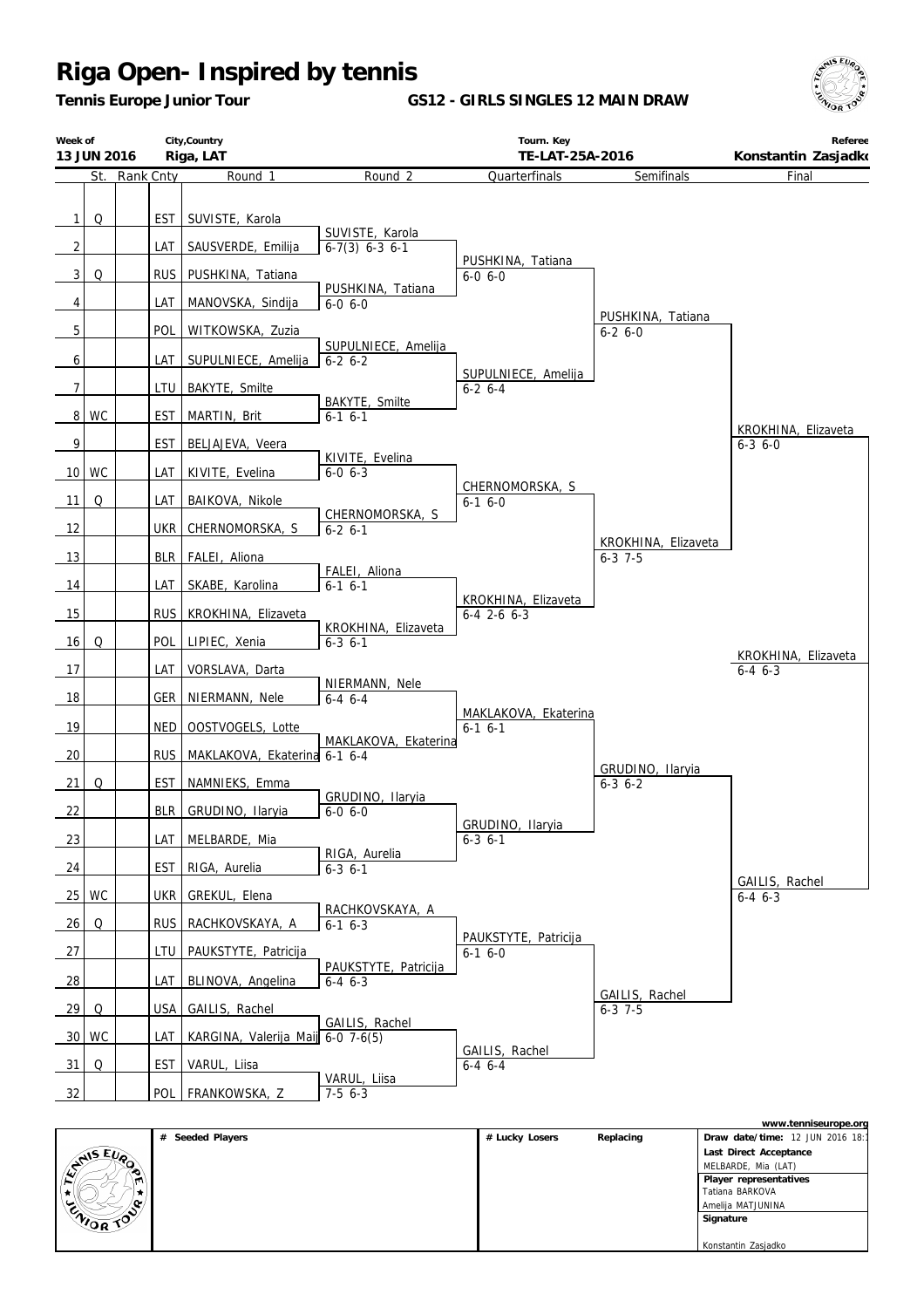*Tennis Europe Junior Tour*

**BD12 - BOYS DOUBLES 12 MAIN DRAW**



| Week of        | City, Country<br>Riga, LAT<br>13 JUN 2016 |                                                     | Tourn. Key<br>TE-LAT-25A-2016                                | Referee<br>Konstantin Zasjadko                              |                                                          |
|----------------|-------------------------------------------|-----------------------------------------------------|--------------------------------------------------------------|-------------------------------------------------------------|----------------------------------------------------------|
|                | St. Rank Cnty                             | Round 1                                             | Quarterfinals                                                | Semifinals                                                  | Final                                                    |
| $\mathbf{1}$   |                                           | BLR   ARUTIUNIAN, Erik<br>RUS   BORTNICHEK, Nikita  | ARUTIUNIAN, Erik<br>BORTNICHEK, Nikita                       |                                                             |                                                          |
| $\overline{2}$ | <b>EST</b><br><b>EST</b>                  | RAAG, Robert<br>TEMPEL, Mathias                     | $6 - 3$ $6 - 2$                                              | PIECZONKA, Filip                                            |                                                          |
| 3              | <b>CYP</b><br>CYP                         | DJAKOURIS, Constantinos<br>STYLIANIDES, Markos      | PIECZONKA, Filip                                             | SINIVEE, Markus Kristofer<br>$6 - 26 - 0$                   |                                                          |
| 4              | <b>EST</b>                                | POL   PIECZONKA, Filip<br>SINIVEE, Markus Kristofer | SINIVEE, Markus Kristofer<br>$6 - 3$ $6 - 0$                 |                                                             | PIECZONKA, Filip                                         |
| 5              | <b>EST</b>                                | EST   EEK, Richard Martell<br>MOLDER, Markus        |                                                              |                                                             | SINIVEE, Markus Kristofer<br>$6-1$ $6-1$                 |
| 6              | EST                                       | UKR GRASHCHENKOV, Artem<br>TSAKO, Robin             | GRASHCHENKOV, Artem<br>TSAKO, Robin<br>$6-4$ $6-4$           |                                                             |                                                          |
| 7              | <b>ISR</b>                                | RUS   ROGACHEVSKII, Boris<br>SAMIMYAN, Ido          | ROGACHEVSKII, Boris                                          | ROGACHEVSKII, Boris<br>SAMIMYAN, Ido<br>$6 - 4 \cdot 6 - 1$ |                                                          |
| 8              | LAT                                       | LAT   KUPFERS, Reinis<br>SULCS, Krisjanis           | SAMIMYAN, Ido<br>$6 - 3 6 - 2$                               |                                                             | ANTONOVICH, Andrey                                       |
| 9              | LAT                                       | LAT   RIEKSTS, Renats<br>TENS, Daniels              |                                                              |                                                             | RACHALOUSKI, Saveli<br>$6 - 4$ 7-5                       |
| 10             |                                           | LAT   AUDRINS, Stefans<br>GER   VOLNY, Leon         | AUDRINS, Stefans<br>VOLNY, Leon<br>$6 - 3 6 - 2$             |                                                             |                                                          |
| 11             | NED <sup>1</sup>                          | NED   SCHUT, Michael<br>VERBEEK, Daniel             |                                                              | GAUBAS, Vilius<br>PEREIRA, Tiago<br>$6 - 3$ $6 - 0$         |                                                          |
| 12             | POR                                       | LTU GAUBAS, Vilius<br>PEREIRA, Tiago                | GAUBAS, Vilius<br>PEREIRA, Tiago<br>$6-1$ 6-4                |                                                             |                                                          |
| 13             | <b>EST</b>                                | EST   KATMUK, Hendrik<br>OJAKAAR, Oliver            |                                                              |                                                             | ANTONOVICH, Andrey<br>RACHALOUSKI, Saveli<br>$6-2$ $6-4$ |
| 14             | LAT                                       | GER   KACER, Vincent<br>STABROVSKIS, Davids         | KATMUK, Hendrik<br>OJAKAAR, Oliver<br>$6-1$ $6-3$            |                                                             |                                                          |
| 15             | <b>BLR</b><br><b>BLR</b>                  | ANTONOVICH, Andrey<br>RACHALOUSKI, Saveli           |                                                              | ANTONOVICH, Andrey<br>RACHALOUSKI, Saveli<br>$6 - 4 6 - 1$  |                                                          |
| 16             | EST                                       | SILLASTE, Andreas<br>LAT   SPAKS, Davids            | ANTONOVICH, Andrey<br>RACHALOUSKI, Saveli<br>$6 - 3$ $6 - 3$ |                                                             |                                                          |

|               |                     |              |           | www.tenniseurope.org             |
|---------------|---------------------|--------------|-----------|----------------------------------|
|               | Seeded Players<br># | # Alternates | Replacing | Draw date/time: 13 JUN 2016 13:1 |
| <b>ANSEUP</b> |                     |              |           | Last Direct Acceptance           |
|               |                     |              |           | All in                           |
| m             |                     |              |           | Player representatives           |
| . .           |                     |              |           |                                  |
|               |                     |              |           | Rostislav ROMANCHENKO            |
| ENIOR TO      |                     |              |           | Signature                        |
|               |                     |              |           |                                  |
|               |                     |              |           | Konstantin Zasjadko              |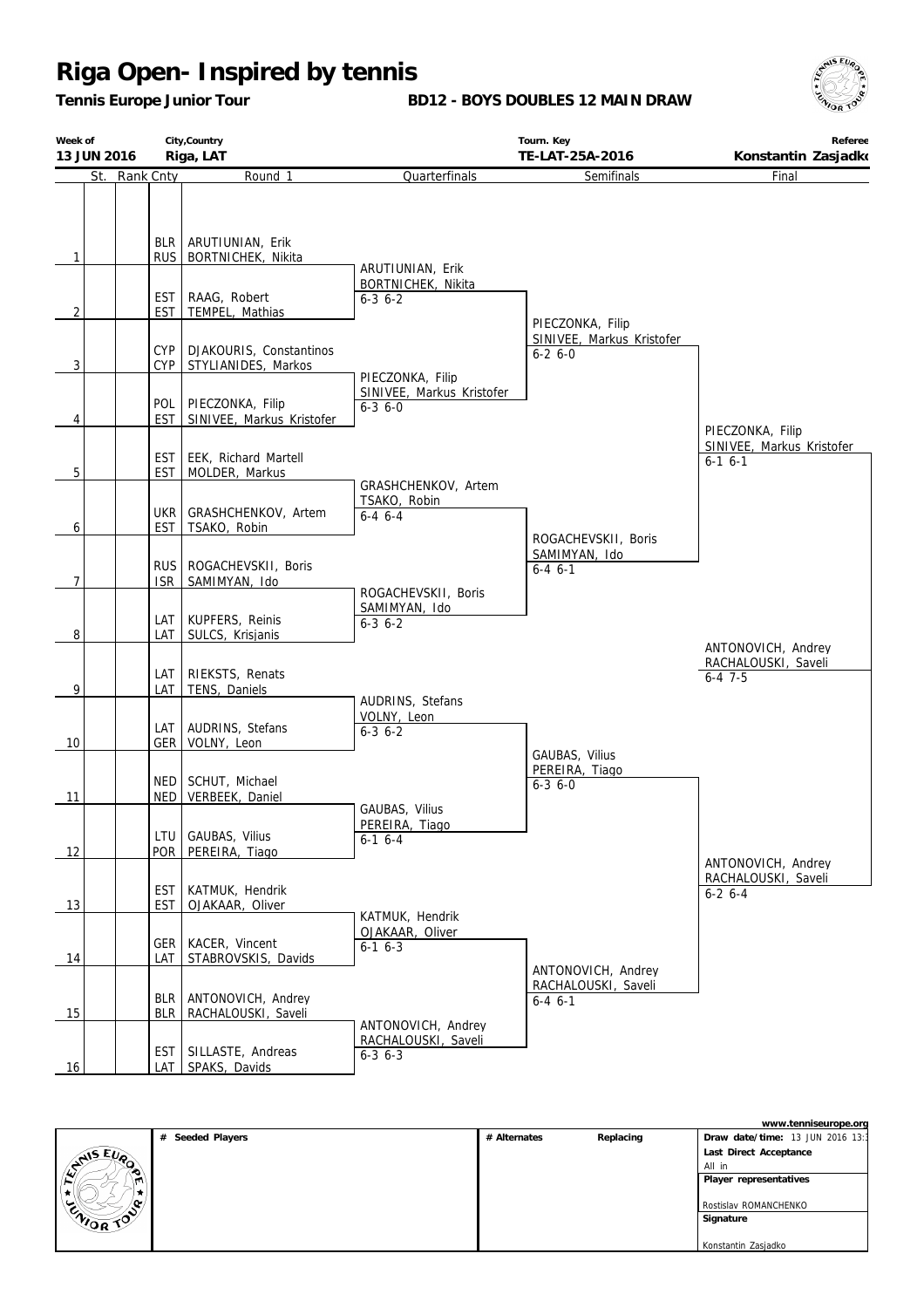*Tennis Europe Junior Tour*

**GD12 - GIRLS DOUBLES 12 MAIN DRAW**



| Week of<br>13 JUN 2016 |           | City, Country<br>Riga, LAT |                                                    |                                                            | Tourn. Key<br>TE-LAT-25A-2016                       | Referee<br>Konstantin Zasjadko               |
|------------------------|-----------|----------------------------|----------------------------------------------------|------------------------------------------------------------|-----------------------------------------------------|----------------------------------------------|
| St.                    | Rank Cnty |                            | Round 1                                            | Quarterfinals                                              | Semifinals                                          | Final                                        |
| WC<br>$\mathbf{1}$     |           | EST                        | RUS   MAKLAKOVA, Ekaterina<br>MARTIN, Brit         |                                                            |                                                     |                                              |
| <b>WC</b><br>2         |           | LAT I<br>LAT I             | LOCANE, Elina<br>SOLIMA, Beatrise                  | MAKLAKOVA, Ekaterina<br>MARTIN, Brit<br>$6-1$ 3-6 $[10-6]$ | GREKUL, Elena                                       |                                              |
| $\overline{3}$         |           | LAT<br>LAT                 | KARGINA, Valerija Maija<br>VORSLAVA, Darta         | GREKUL, Elena                                              | RACHKOVSKAYA, Anastasia<br>$6-3$ $6-7(3)$ $[12-10]$ |                                              |
| 4                      |           |                            | UKR GREKUL, Elena<br>RUS   RACHKOVSKAYA, Anastasia | RACHKOVSKAYA, Anastasia<br>$3-6$ 6-4 $[10-3]$              |                                                     | KROKHINA, Elizaveta                          |
| 5                      |           | EST<br><b>EST</b>          | RIGA, Aurelia<br>SUVISTE, Karola                   | RIGA, Aurelia                                              |                                                     | UNGURE ROGOZOVECA, P<br>$6 - 3$ $6 - 2$      |
| 6                      |           | LAT                        | NED   OOSTVOGELS, Lotte<br>SAUSVERDE, Emilija      | SUVISTE, Karola<br>$6 - 3$ $6 - 4$                         | KROKHINA, Elizaveta                                 |                                              |
| <b>WC</b><br>7         |           | LAT                        | RUS   KROKHINA, Elizaveta<br>UNGURE ROGOZOVECA, P  | KROKHINA, Elizaveta                                        | UNGURE ROGOZOVECA, P<br>$6-2$ $6-7(4)$ [10-6]       |                                              |
| 8                      |           | LAT<br>LAT                 | KIVITE, Evelina<br>SUPULNIECE, Amelija             | UNGURE ROGOZOVECA, P<br>$6 - 4 6 - 4$                      |                                                     | CHERNOMORSKA, S                              |
| 9                      |           | LAT<br>LAT                 | MANOVSKA, Sindija<br>MELBARDE, Mia                 | MANOVSKA, Sindija                                          |                                                     | PUSHKINA, Tatiana<br>$6 - 26 - 0$            |
| 10                     |           | POL                        | POL   LIPIEC, Xenia<br>WITKOWSKA, Zuzia            | MELBARDE, Mia<br>$7-6(3)$ 5-7 $[10-8]$                     |                                                     |                                              |
| 11                     |           | USA                        | EST   BELJAJEVA, Veera<br>GAILIS, Rachel           |                                                            | BELJAJEVA, Veera<br>GAILIS, Rachel<br>$6-1$ $6-4$   |                                              |
| WC<br>12               |           | LAT<br>LAT                 | PRIEDITE, Johanna<br>VEVERE, Liva                  | BELJAJEVA, Veera<br>GAILIS, Rachel<br>$6-2$ 6-2            |                                                     |                                              |
| 13                     |           | BLR                        | BLR   FALEI, Aliona<br>GRUDINO, Ilaryia            |                                                            |                                                     | CHERNOMORSKA, S<br>PUSHKINA, Tatiana<br>W.O. |
| 14                     |           | LAT<br>LAT                 | BAIKOVA, Nikole<br>BLINOVA, Angelina               | FALEI, Aliona<br>GRUDINO, Ilaryia<br>$6-26-0$              |                                                     |                                              |
| 15                     |           | LTU<br>LTU                 | BAKYTE, Smilte<br>PAUKSTYTE, Patricija             | CHERNOMORSKA, S                                            | CHERNOMORSKA, S<br>PUSHKINA, Tatiana<br>$6-4$ $6-4$ |                                              |
| 16                     |           |                            | UKR   CHERNOMORSKA, S<br>RUS PUSHKINA, Tatiana     | PUSHKINA, Tatiana<br>6-0 6-0                               |                                                     |                                              |

|                              |                  |              |           | www.tenniseurope.org              |
|------------------------------|------------------|--------------|-----------|-----------------------------------|
|                              | # Seeded Players | # Alternates | Replacing | Draw date/time: 13 JUN 2016 13:31 |
| <b>SAISEUP</b>               |                  |              |           | Last Direct Acceptance            |
|                              |                  |              |           | GREKUL, E (UKR)+RACHKOVSKAYA, A ( |
|                              |                  |              |           | Player representatives            |
|                              |                  |              |           |                                   |
|                              |                  |              |           | I Rostislav ROMANCHENKO           |
| <b>ENOR</b><br>$\mathscr{A}$ |                  |              |           | Signature                         |
|                              |                  |              |           |                                   |
|                              |                  |              |           | Konstantin Zasjadko               |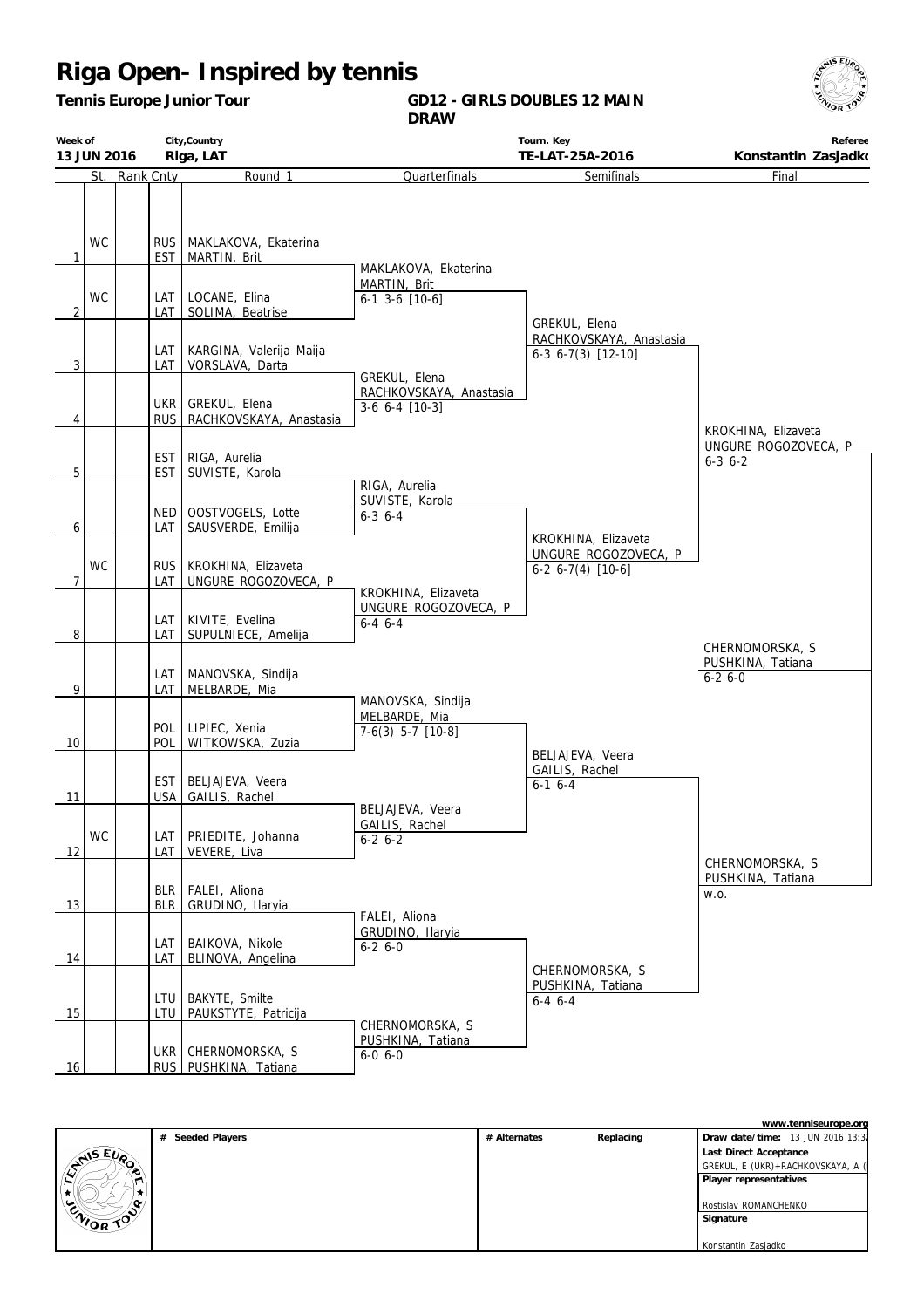*Tennis Europe Junior Tour*

**BS12 - BOYS SINGLES 12 QUALIFYING**



| Week of<br>13 JUN 2016 |               | City, Country<br>Riga, LAT | Tourn. Key<br>TE-LAT-25A-2016    | Referee<br>Konstantin Zasjadko   |
|------------------------|---------------|----------------------------|----------------------------------|----------------------------------|
|                        | St. Rank Cnty | Round 1                    | <b>Finals</b>                    | Qualifiers                       |
|                        |               |                            |                                  |                                  |
| $\mathbf{1}$           |               | LTU   DUMSHE, German       | DUMSHE, German                   |                                  |
| $\overline{2}$         |               | Bye                        |                                  | DUMSHE, German                   |
| $\overline{3}$         | <b>EST</b>    | OJAKAAR, Oliver            |                                  | $7-6(2)$ 6-1                     |
| 4                      | <b>LAT</b>    | LAUKAGALS, Ralfs           | OJAKAAR, Oliver<br>$6 - 2 6 - 2$ |                                  |
| $\overline{5}$         |               | RUS   BORTNICHEK, Nikita   |                                  |                                  |
| 6                      |               | Bye                        | BORTNICHEK, Nikita               |                                  |
| $\boldsymbol{7}$       | LAT I         | RANCANS, Roberts           |                                  | KATMUK, Hendrik<br>$4-6$ 6-4 6-0 |
| 8                      | EST           |                            | KATMUK, Hendrik<br>$6 - 0 6 - 2$ |                                  |
|                        |               | KATMUK, Hendrik            |                                  |                                  |
| 9                      | BLR           | ARUTIUNIAN, Erik           | ARUTIUNIAN, Erik                 |                                  |
| 10                     |               | Bye                        |                                  | ARUTIUNIAN, Erik                 |
| 11                     | LAT           | TAUKACS, Aleksandrs        | TEMPEL, Mathias                  | 6-2 3-6 4-2 Ret.                 |
| 12                     | <b>EST</b>    | TEMPEL, Mathias            | $7-5$ 7 $-6(5)$                  |                                  |
| 13                     | LAT           | VASILJEVS, Mihails         |                                  |                                  |
| 14                     |               | Bye                        | VASILJEVS, Mihails               |                                  |
| 15                     |               | RUS ZAYTSEV, Andrey        |                                  | ZAYTSEV, Andrey<br>$6-1$ $6-1$   |
| 16                     | <b>EST</b>    | JOELA, Klaus               | ZAYTSEV, Andrey<br>$6 - 3 6 - 2$ |                                  |
|                        |               |                            |                                  |                                  |
| 17                     | <b>EST</b>    | LAUSING, Lucas             | LAUSING, Lucas                   |                                  |
| 18                     |               | Bye                        |                                  | AFANASJEVS, Artjoms              |
| 19                     | LAT           | AFANASJEVS, Artjoms        | AFANASJEVS, Artjoms              | $6 - 0 6 - 0$                    |
| 20                     | <b>RUS</b>    | NESHCHADIN, Timofey        | $6 - 4 \quad 6 - 2$              |                                  |
| 21                     | LAT           | STABROVSKIS, Davids        |                                  |                                  |
| 22                     |               | Bye                        | STABROVSKIS, Davids              |                                  |
| 23                     |               | POR PEREIRA, Tiago         |                                  | PEREIRA, Tiago<br>$6 - 2 6 - 2$  |
| 24                     |               | EST   TSAKO, Robin         | PEREIRA, Tiago<br>$6-16-0$       |                                  |
| 25                     |               | EST   EEK, Richard Martell |                                  |                                  |
|                        |               |                            | EEK, Richard Martell             |                                  |
| 26                     |               | Bye                        |                                  | RAAG, Robert                     |
| 27                     | LAT           | GULBIS, Oskars Valts       | RAAG, Robert                     | $7-6(1)$ 3-6 6-3                 |
| 28                     | <b>EST</b>    | RAAG, Robert               | $7-6(1)$ 6-2                     |                                  |
| 29                     |               | RUS SAPELIN, Alexandr      |                                  |                                  |
| 30                     |               | Bye                        | SAPELIN, Alexandr                |                                  |
| 31                     | <b>EST</b>    | MOLDER, Markus             |                                  | MOLDER, Markus<br>$6-1$ $6-0$    |
| 32                     |               | LAT ULMANIS, Matiss        | MOLDER, Markus<br>$6-1$ $6-0$    |                                  |

|                      | Seeded Players<br># | # Alternates | Replacing | Draw date/time: 10 JUN 2016 18:1 |
|----------------------|---------------------|--------------|-----------|----------------------------------|
|                      |                     |              |           | Last Direct Acceptance           |
| <b>SNIS EUR</b><br>∾ |                     |              |           | Byes $(8)$                       |
| m                    |                     |              |           | Player representatives           |
|                      |                     |              |           | Deniela KONSTANTINOVA            |
| n.<br>پ              |                     |              |           | Tsimafei KUKSAU                  |
| CNIOR TOP            |                     |              |           | Signature                        |
|                      |                     |              |           |                                  |
|                      |                     |              |           | Konstantin Zasjadko              |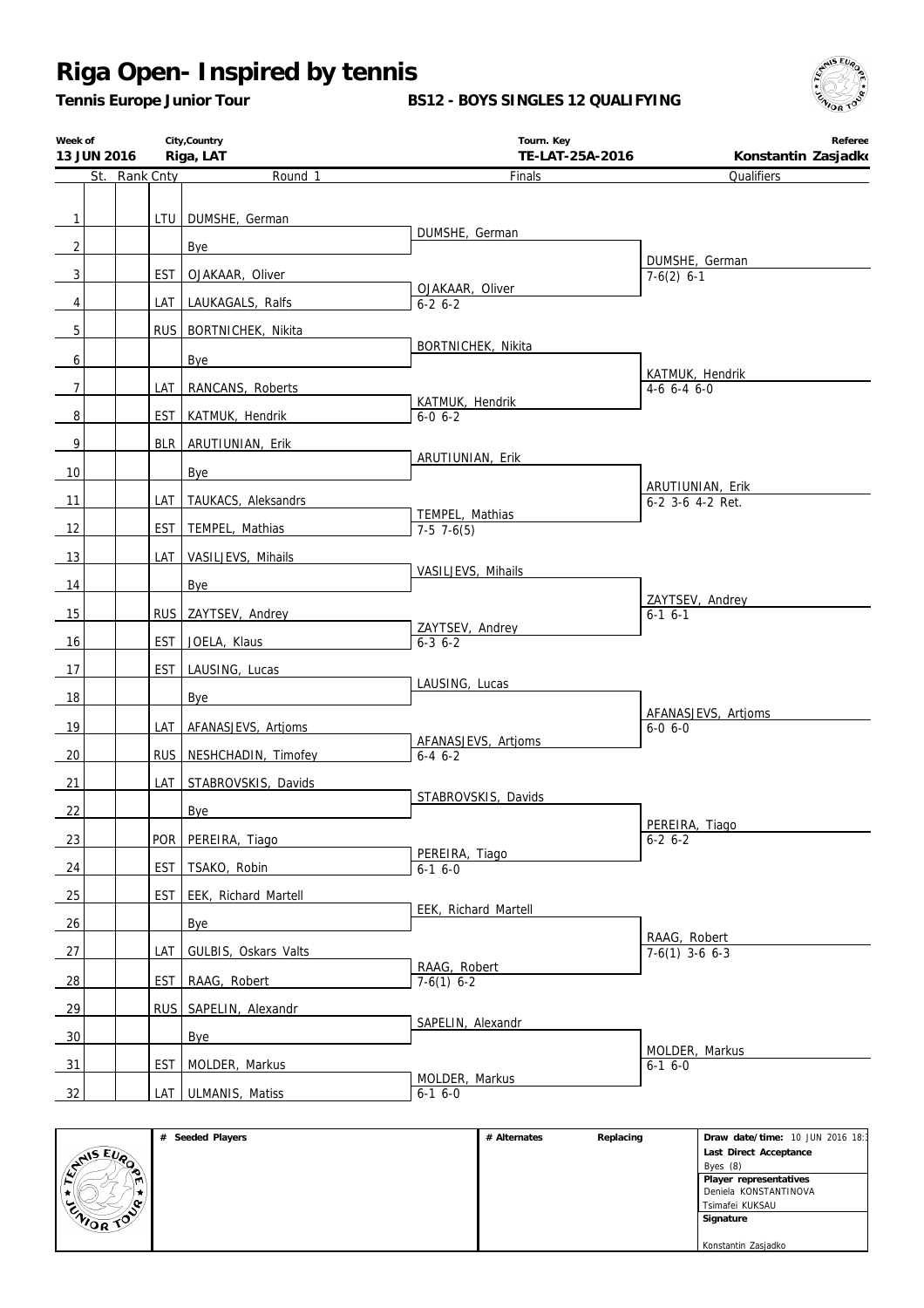*Tennis Europe Junior Tour*

**GS12 - GIRLS SINGLES 12 QUALIFYING**



|                | City, Country<br>Week of<br>13 JUN 2016<br>Riga, LAT |               |            | Tourn. Key<br>TE-LAT-25A-2016 | Referee<br>Konstantin Zasjadko                 |                                     |
|----------------|------------------------------------------------------|---------------|------------|-------------------------------|------------------------------------------------|-------------------------------------|
|                |                                                      | St. Rank Cnty |            | Round 1                       | Finals                                         | Qualifiers                          |
|                |                                                      |               |            |                               |                                                |                                     |
| $\mathbf{1}$   |                                                      |               |            | LAT   KONSTANTINOVA, Deniela  | KONSTANTINOVA, Deniela                         |                                     |
| $\overline{2}$ |                                                      |               |            | Bye                           |                                                |                                     |
| $\mathbf{3}$   |                                                      |               |            | LAT   LOCANE, Elina           |                                                | NAMNIEKS, Emma<br>$6-1$ $6-4$       |
| $\overline{4}$ |                                                      |               | EST        | NAMNIEKS, Emma                | NAMNIEKS, Emma<br>$6 - 36 - 1$                 |                                     |
|                |                                                      |               |            |                               |                                                |                                     |
| 5              |                                                      |               | EST        | VARUL, Liisa                  | VARUL, Liisa                                   |                                     |
| 6              |                                                      |               |            | Bye                           |                                                | VARUL, Liisa                        |
| $\overline{7}$ |                                                      |               | BLR        | DARASHKEVICH, Darya           |                                                | $6 - 2 6 - 1$                       |
| 8              |                                                      |               | LAT I      | PRIEDITE, Johanna             | PRIEDITE, Johanna<br>$6 - 2 6 - 1$             |                                     |
| $\mathbf{9}$   |                                                      |               | LAT        | BAIKOVA, Nikole               |                                                |                                     |
|                |                                                      |               |            |                               | <b>BAIKOVA, Nikole</b>                         |                                     |
| 10             |                                                      |               |            | Bye                           |                                                | <b>BAIKOVA, Nikole</b>              |
| 11             |                                                      |               | EST        | IILA, Elisabeth               | IILA, Elisabeth                                | $6 - 2 6 - 4$                       |
| 12             |                                                      |               |            | RUS LEBEDEVA, Uliana          | $6 - 36 - 4$                                   |                                     |
| 13             |                                                      |               | LAT I      | LEVCENKOVA, Zanna             |                                                |                                     |
| 14             |                                                      |               |            | Bye                           | LEVCENKOVA, Zanna                              |                                     |
|                |                                                      |               |            |                               |                                                | SUVISTE, Karola                     |
| 15             |                                                      |               | LAT        | SOLIMA, Beatrise              | SUVISTE, Karola                                | $6 - 0 6 - 0$                       |
| 16             |                                                      |               | EST        | SUVISTE, Karola               | $6 - 26 - 4$                                   |                                     |
| 17             |                                                      |               | LAT        | SCEBRINA, Aleksandra          |                                                |                                     |
| 18             |                                                      |               | RUS        | PUSHKINA, Tatiana             | PUSHKINA, Tatiana<br>$6 - 0 6 - 0$             |                                     |
| 19             |                                                      |               | LAT        | UNGURE ROGOZOVECA, Patricia   |                                                | PUSHKINA, Tatiana<br>$6 - 0, 6 - 0$ |
|                |                                                      |               | EST        |                               | UNGURE ROGOZOVECA, Patricia                    |                                     |
| 20             |                                                      |               |            | KUKK, Kea Rael                | $6-2$ $6-2$                                    |                                     |
| 21             |                                                      |               | <b>EST</b> | PARN, Desire                  | LIPIEC, Xenia                                  |                                     |
| 22             |                                                      |               | POL        | LIPIEC, Xenia                 | $6 - 0 6 - 2$                                  | LIPIEC, Xenia                       |
| 23             |                                                      |               | <b>EST</b> | KLETTENBERG, Christin Annette |                                                | $6-46-0$                            |
| 24             |                                                      |               | LAT        | DENISOVA, Aurelia             | KLETTENBERG, Christin Annette<br>$6 - 0 6 - 4$ |                                     |
| 25             |                                                      |               | LAT        | APLOKA, Enija Paula           |                                                |                                     |
|                |                                                      |               |            |                               | MANDMA, Victoria Maria                         |                                     |
| 26             |                                                      |               | EST        | MANDMA, Victoria Maria        | $6 - 3$ $6 - 2$                                | GAILIS, Rachel                      |
| 27             |                                                      |               | USA        | GAILIS, Rachel                | GAILIS, Rachel                                 | $6 - 16 - 0$                        |
| $\frac{28}{ }$ |                                                      |               | <b>BLR</b> | STSETSEVICH, Maryia           | $6-46-2$                                       |                                     |
| <u>29</u>      |                                                      |               | rus.       | RACHKOVSKAYA, Anastasia       |                                                |                                     |
| 30             |                                                      |               | LAT        | NIKOLAJEVA, Nikola            | RACHKOVSKAYA, Anastasia                        |                                     |
|                |                                                      |               |            |                               | $6 - 3$ $6 - 3$                                | RACHKOVSKAYA, Anastasia             |
| 31             |                                                      |               | <b>EST</b> | KARU, Nataly                  | VEVERE, Liva                                   | $6 - 2 6 - 4$                       |
| 32             |                                                      |               | LAT I      | VEVERE, Liva                  | $6-2$ 6-2                                      |                                     |

|                | # Seeded Players | # Alternates | Replacing | Draw date/time: 10 JUN 2016 18:1 |
|----------------|------------------|--------------|-----------|----------------------------------|
| <b>AIS EVA</b> |                  |              |           | Last Direct Acceptance           |
| œ              |                  |              |           | Byes $(4)$                       |
| m              |                  |              |           | Player representatives           |
|                |                  |              |           | Deniela KONSTANTINOVA            |
| $\sim$         |                  |              |           | Tsimafei KUKSAU                  |
| ENIOR TOP      |                  |              |           | Signature                        |
|                |                  |              |           |                                  |
|                |                  |              |           | Konstantin Zasjadko              |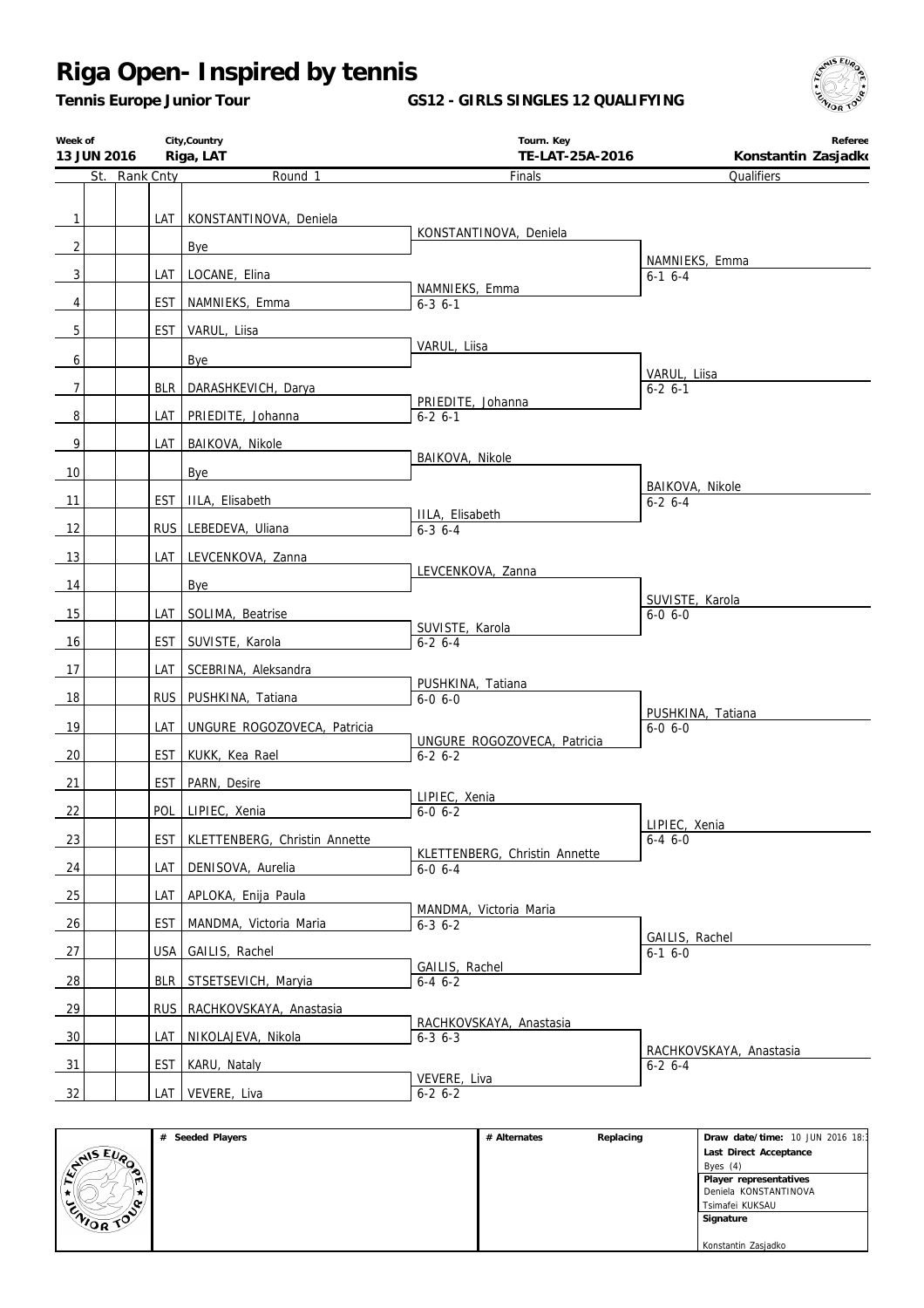### **Riga Open- Inspired by tennis** *Tennis Europe Junior Tour* **BS12 - BOYS SINGLES 12 CONSOLATION CONSOLATION**



| RIEKSTS, Renats     |                  |                 |                      |
|---------------------|------------------|-----------------|----------------------|
|                     | RIEKSTS, Renats  |                 |                      |
| Bye                 |                  |                 |                      |
|                     |                  | SAMIMYAN, Ido   |                      |
| SAMIMYAN, Ido       |                  | $5-4(2)$ 4-0    |                      |
|                     | SAMIMYAN, Ido    |                 |                      |
| STYLIANIDES, Markos | $4-1$ 4-2        |                 |                      |
|                     |                  |                 | PEREIRA, Tiago       |
| RAAG, Robert        |                  |                 | $4-0$ 3-5 $4-1$      |
|                     | RAAG, Robert     |                 |                      |
| <b>Bye</b>          |                  |                 |                      |
|                     |                  | PEREIRA, Tiago  |                      |
| PEREIRA, Tiago      |                  | W.O.            |                      |
|                     | PEREIRA, Tiago   |                 |                      |
| <b>Bye</b>          |                  |                 |                      |
|                     |                  |                 | PEREIRA, Tiago       |
| <b>Bye</b>          |                  |                 | $5-4(3)$ 4-2         |
|                     | ARUTIUNIAN, Erik |                 |                      |
| ARUTIUNIAN, Erik    |                  |                 |                      |
|                     |                  | TENS, Daniels   |                      |
| Bye                 |                  | $4-25-3$        |                      |
|                     | TENS, Daniels    |                 |                      |
| TENS, Daniels       |                  |                 |                      |
|                     |                  |                 | KATMUK, Hendrik      |
| Bye                 |                  |                 | $4-25-3$             |
|                     | KATMUK, Hendrik  |                 |                      |
| KATMUK, Hendrik     |                  |                 |                      |
|                     |                  | KATMUK, Hendrik |                      |
| Bye                 |                  | $4-2$ 4-0       |                      |
|                     | SULCS, Krisjanis |                 |                      |
| SULCS, Krisjanis    |                  |                 |                      |
|                     |                  |                 |                      |
|                     |                  |                 | www.tenniseurope.org |

|                  | # Seeded Players | # Lucky Losers                     | Replacing | Draw date/time: 12 JUN 2016 18:0 |
|------------------|------------------|------------------------------------|-----------|----------------------------------|
| ANSEIR           |                  | STABROVSKIS, Davids BRIEDIS, Bruno |           | Last Direct Acceptance           |
| æ.               |                  |                                    |           | SPAKS, Ricards (LAT)             |
| m                |                  |                                    |           | Player representatives           |
|                  |                  |                                    |           | Tatiana BARKOVA                  |
| 'N               |                  |                                    |           | Amelija MATJUNINA                |
| <b>ENIOR TOP</b> |                  |                                    |           | Signature                        |
|                  |                  |                                    |           |                                  |
|                  |                  |                                    |           | Konstantin Zasjadko              |